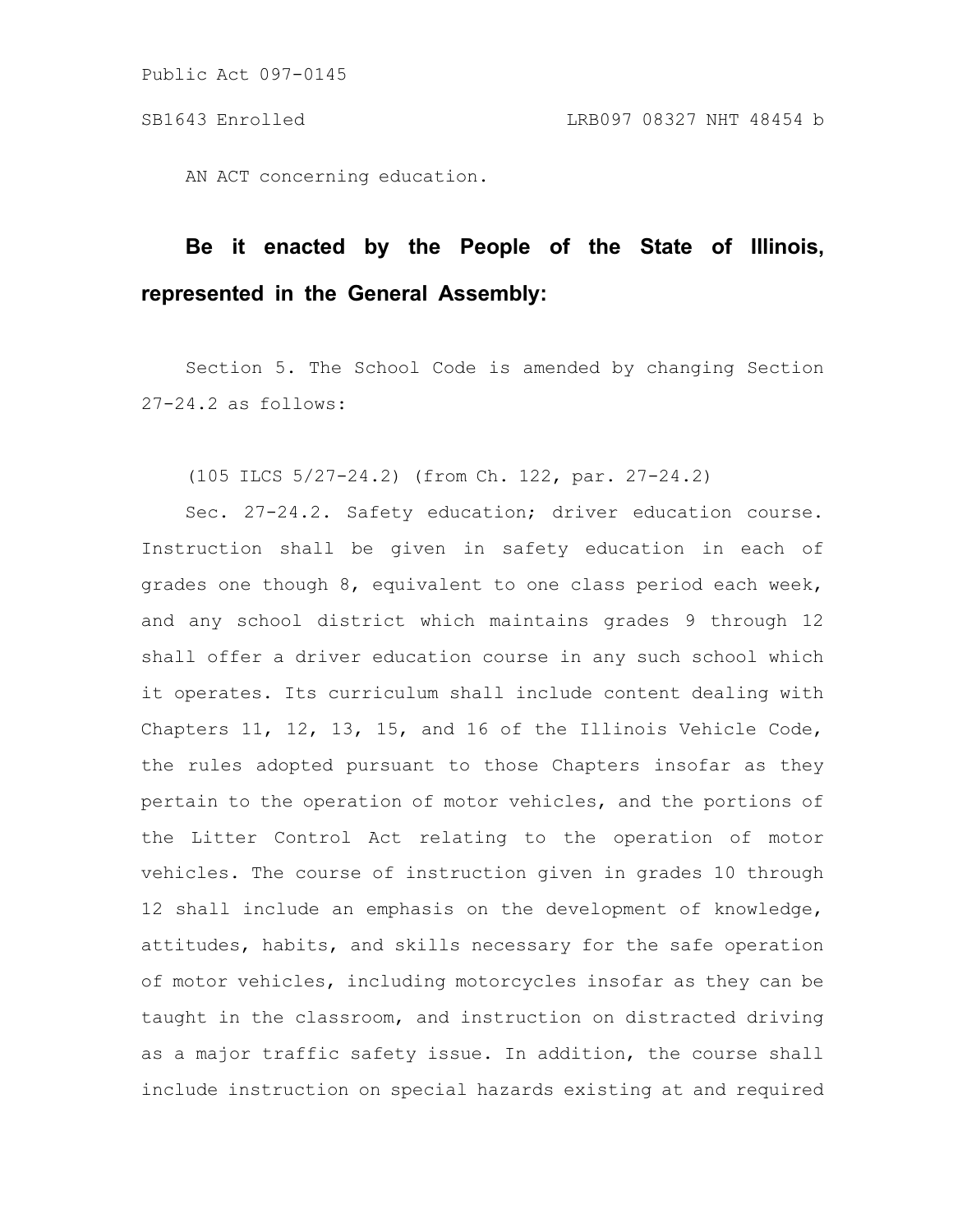safety and driving precautions that must be observed at emergency situations, highway construction and maintenance zones, and railroad crossings and the approaches thereto. The course of instruction required of each eligible student at the high school level shall consist of a minimum of 30 clock hours of classroom instruction and a minimum of 6 clock hours of individual behind-the-wheel instruction in a dual control car on public roadways taught by a driver education instructor endorsed by the State Board of Education. Both the classroom instruction part and the practice driving part of such driver education course shall be open to a resident or non-resident student attending a non-public school in the district wherein the course is offered. Each student attending any public or non-public high school in the district must receive a passing grade in at least 8 courses during the previous 2 semesters prior to enrolling in a driver education course, or the student shall not be permitted to enroll in the course; provided that the local superintendent of schools (with respect to a student attending a public high school in the district) or chief school administrator (with respect to a student attending a non-public high school in the district) may waive the requirement if the superintendent or chief school administrator, as the case may be, deems it to be in the best interest of the student. A student may be allowed to commence the classroom instruction part of such driver education course prior to reaching age 15 if such student then will be eligible to complete the entire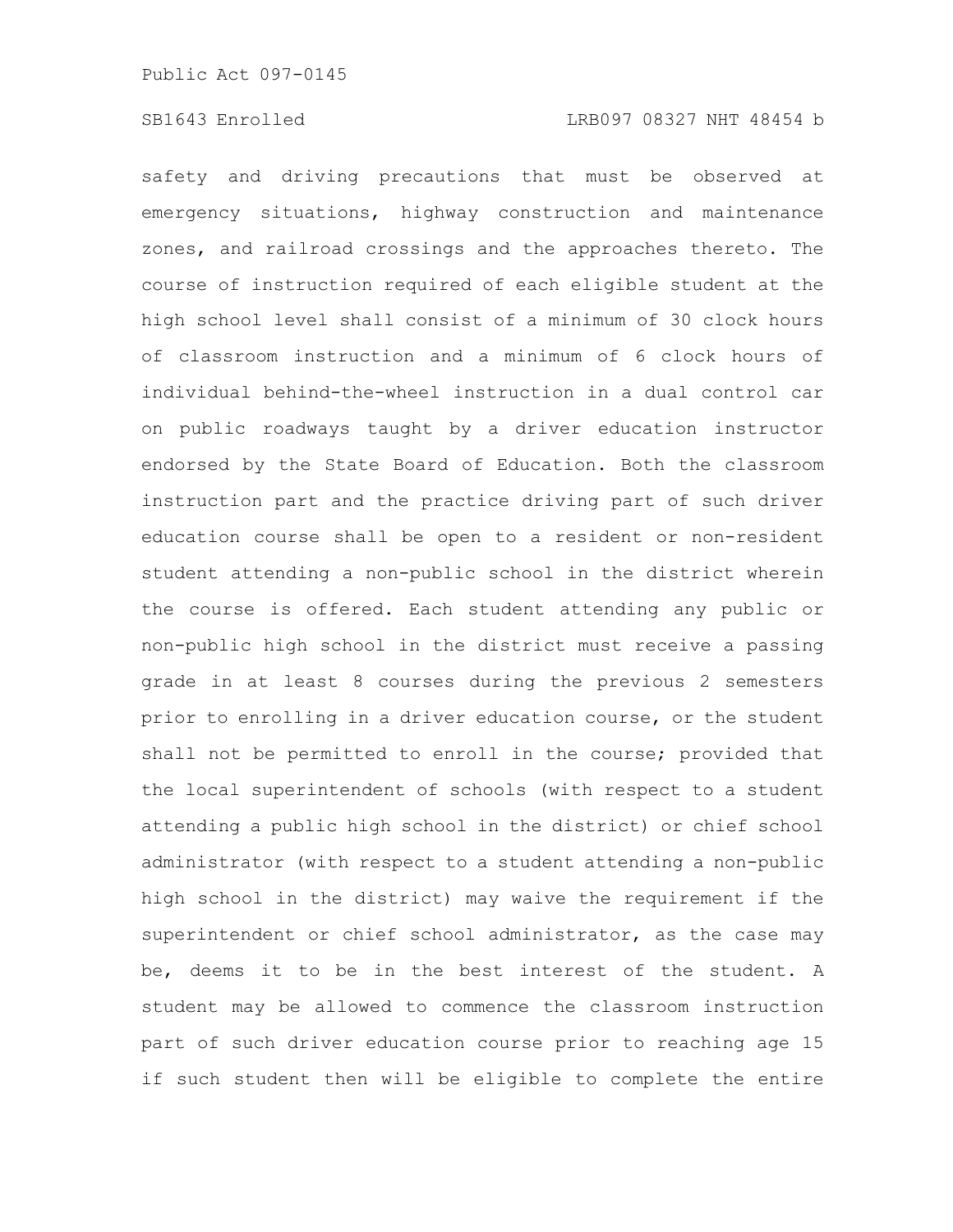course within 12 months after being allowed to commence such classroom instruction.

Such a course may be commenced immediately after the completion of a prior course. Teachers of such courses shall meet the certification requirements of this Act and regulations of the State Board as to qualifications.

Subject to rules of the State Board of Education, the school district may charge a reasonable fee, not to exceed \$50, to students who participate in the course, unless a student is unable to pay for such a course, in which event the fee for such a student must be waived. However, the district may increase this fee to an amount not to exceed \$250 by school board resolution following a public hearing on the increase, which increased fee must be waived for students who participate in the course and are unable to pay for the course. The total amount from driver education fees and reimbursement from the State for driver education must not exceed the total cost of the driver education program in any year and must be deposited into the school district's driver education fund as a separate line item budget entry. All moneys deposited into the school district's driver education fund must be used solely for the funding of a high school driver education program approved by the State Board of Education that uses driver education instructors endorsed by the State Board of Education. (Source: P.A. 95-339, eff. 8-21-07; 96-734, eff. 8-25-09.)

Section 99. Effective date. This Act takes effect upon